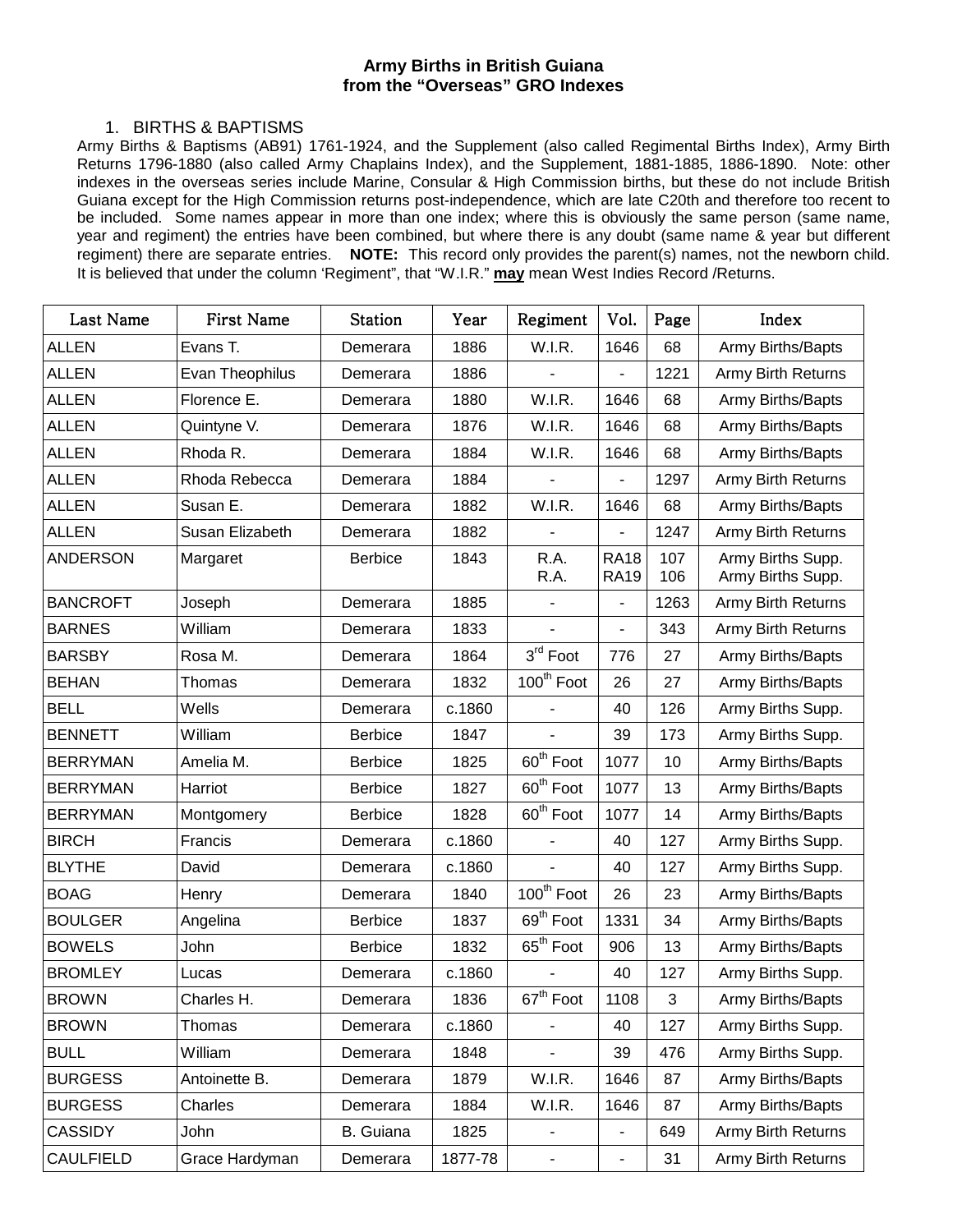| Last Name          | <b>First Name</b> | <b>Station</b>          | Year    | Regiment              | Vol.                         | Page       | Index                                          |
|--------------------|-------------------|-------------------------|---------|-----------------------|------------------------------|------------|------------------------------------------------|
| <b>CHARLES</b>     | William           | Demerara                | 1826    | 60 <sup>th</sup> Foot | 1077                         | 12         | Army Births/Bapts                              |
| <b>CHAMBERS</b>    | Arthur            | Demerara                | 1885    | 8 <sup>th</sup> Foot  | 1177                         | 76<br>1263 | Army Births/Bapts<br>Army Birth Returns        |
| <b>CHAMBERS</b>    | Edith Bertha      | Deerara                 | 1887    |                       |                              | 646        | Army Birth Returns                             |
| <b>CHAMBERS</b>    | Eliza B.          | Demerara                | 1887    | 8 <sup>th</sup> Foot  | 1177                         | 76         | Army Births/Bapts                              |
| <b>CHAMBERS</b>    | Emily             | Demerara                | 1880    | 8 <sup>th</sup> Foot  | 1177                         | 76         | Army Births/Bapts                              |
| <b>CHAMBERS</b>    | George G.         | Demerara                | 1883    | $8th$ Foot            | 1177                         | 76         | Army Births/Bapts                              |
| <b>CHAMBERS</b>    | George Grayston   | Demerara                | 1883    |                       |                              | 1263       | Army Birth Returns                             |
| <b>CLINE</b>       | Ellen A.          | Demerara                | 1843    | R.A.<br>R.A.          | <b>RA19</b><br><b>RA19</b>   | 76<br>106  | Army Births/Bapts<br>Army Births Supp.         |
| <b>COBURN</b>      | John              | Demerara                | 1833    |                       |                              | 343        | <b>Army Birth Returns</b>                      |
| <b>COLLINS</b>     | John              | Demerara                | 1836    | 69 <sup>th</sup> Foot | 1331                         | 34         | Army Births/Bapts                              |
| <b>COLQUHOUN</b>   | William           | <b>Berbice</b>          | 1831    | 65 <sup>th</sup> Foot | 906<br>961                   | 9<br>233   | Army Births/Bapts<br><b>Army Birth Returns</b> |
| <b>CONNELL</b>     | James T.          | Demerara                | 1858    | 49 <sup>th</sup> Foot | 961                          | 24         | Army Births/Bapts                              |
| <b>CROFTON</b>     | James             | Demerara                | 1860    |                       | 40                           | 126        | Army Births Supp.                              |
| <b>CROSSLEY</b>    | Catherine C.A.    | George Town<br>Demerara | 1857    |                       | 39                           | 184        | Army Births Supp.                              |
| <b>DAINES</b>      | Susan             | <b>Berbice</b>          | 1841    | 70 <sup>th</sup> Foot | 1054                         | 16         | Army Births/Bapts                              |
| <b>DALTON</b>      | Mary A.           | Demerara                | 1835    | 69 <sup>th</sup> Foot | 1335                         | 34         | Army Births/Bapts                              |
| <b>DAVIS</b>       | Edith             | Demerara                | 1885    |                       |                              | 1265       | Army Birth Returns                             |
| <b>DEVINE</b>      | John              | Demerara                | 1850    | 72 <sup>nd</sup> Foot | 198                          | 46         | Army Births/Bapts                              |
| <b>DOBBIE</b>      | Flora A.          | <b>Berbice</b>          | 1850    |                       | 39                           | 179        | Army Births Supp.                              |
| <b>DOLAN</b>       | Mary Anne         | <b>B.</b> Guiana        | 1825    |                       |                              | 649        | Army Birth Returns                             |
| <b>DONAHOE</b>     | Francis           | Demerara                | 1826    | 60 <sup>th</sup> Foot | 1077                         | 12         | Army Births/Bapts                              |
| <b>DONNELLY</b>    | Frances           | <b>B.</b> Guiana        | 1825    |                       |                              | 649        | Army Birth Returns                             |
| <b>DOORLEY</b>     | Alfred            | St Georges<br>Demerara  | 1849    |                       | 39                           | 177        | Army Births Supp.                              |
| <b>DOORLY</b>      | Martin E.         | Demerara                | 1847    | $\blacksquare$        | 39                           | 174        | Army Births Supp.                              |
| <b>DOUGHERTY</b>   | Mary              | Demerara                | 1857    |                       | 40                           | 133        | Army Births Supp.                              |
| <b>DOWSE</b>       | Edward            | <b>Berbice</b>          | 1846    | R.A.                  | <b>RA16</b>                  | 130        | Army Births/Bapts                              |
| <b>FODERINGHAM</b> | Victor Carlyle V. | Demerara                | 1882    |                       |                              | 1249       | Army Birth Returns                             |
| <b>FODERINGHAM</b> | Male (unnamed)    | Demerara                | 1883    |                       | $\qquad \qquad \blacksquare$ | 1263       | Army Birth Returns                             |
| <b>FOWLER</b>      | Philip Charles C. | Demerara                | 1860-67 |                       | $\qquad \qquad \blacksquare$ | 327        | Army Birth Returns                             |
| <b>GAFFNEY</b>     | Catherine H.      | <b>British Guiana</b>   | 1863    | 21 <sup>st</sup> Foot | 1658                         | 27         | Army Births/Bapts                              |
| <b>GAFFNEY</b>     | Catherine N.      | <b>British Guiana</b>   | 1863    | 21 <sup>st</sup> Foot | 1272                         | 22         | Army Births/Bapts                              |
| <b>GAFFNEY</b>     | Kathleen N.       | Demerara                | 1864    | 21 <sup>st</sup> Foot | 1271                         | 11         | Army Births/Bapts                              |
| <b>GILE</b>        | Ann               | <b>Berbice</b>          | 1830    | R.E.                  | 658                          | 61         | Army Births/Bapts                              |
| <b>GILE</b>        | Jane E.           | <b>Berbice</b>          | 1828    | R.E.                  | 658                          | 73         | Army Births/Bapts                              |
| <b>GOODALL</b>     | Hannah D.         | George Town<br>Demerara | 1857    |                       | 39                           | 184        | Army Births Supp.                              |
| <b>GORDON</b>      | Marcella          | <b>Berbice</b>          | 1825    | 60 <sup>th</sup> Foot | 1077                         | 11         | Army Births/Bapts                              |
| <b>GORMLY</b>      | John D.           | Demerara                | 1835    | $69th$ Foot           | 1331                         | 33         | Army Births/Bapts                              |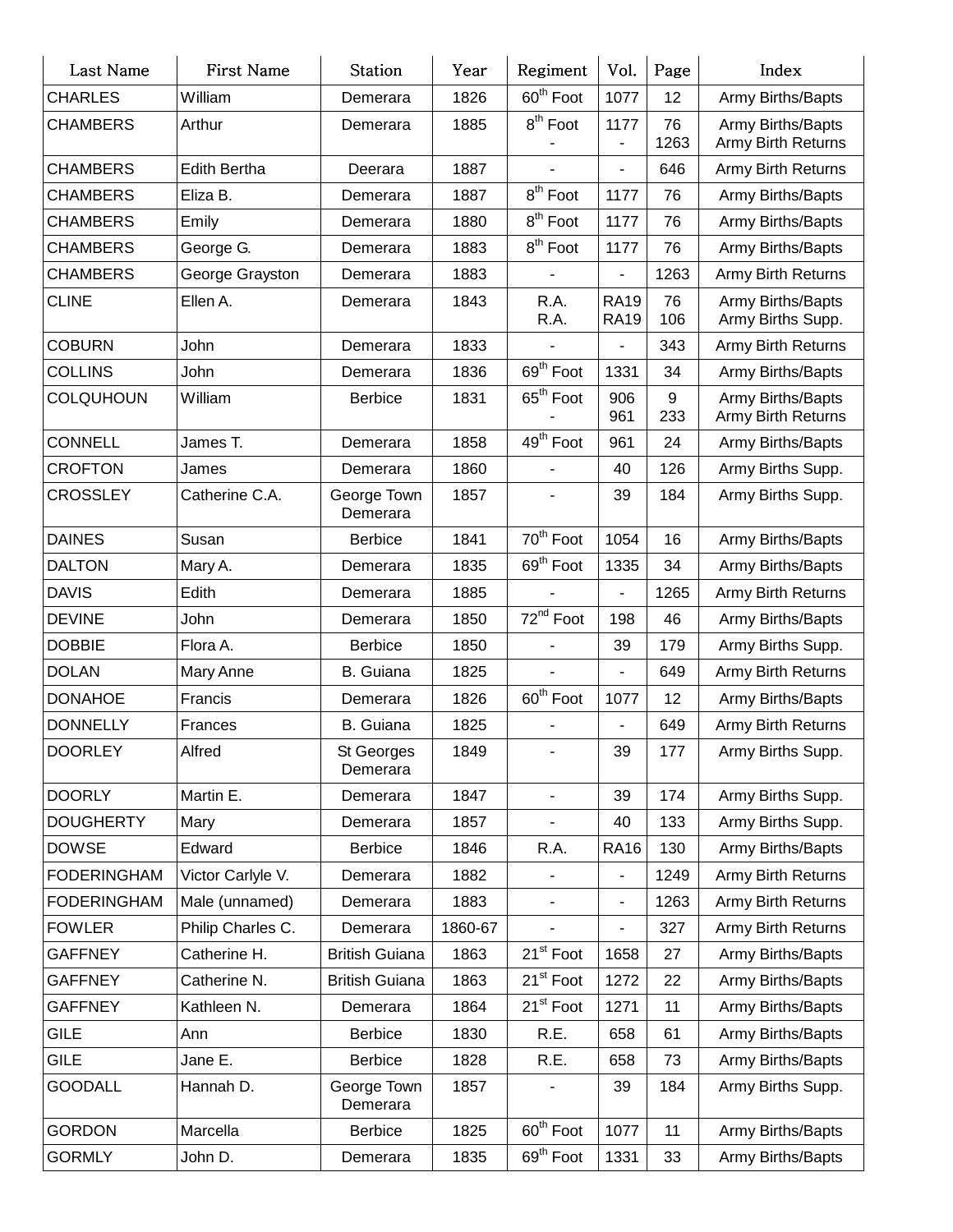| Last Name        | First Name        | <b>Station</b>          | Year    | Regiment                 | Vol.                     | Page             | Index                                  |
|------------------|-------------------|-------------------------|---------|--------------------------|--------------------------|------------------|----------------------------------------|
| <b>GOUGH</b>     | James J.          | Demerara                | 1872    | 53rd Foot                | 824                      | 53               | Army Births/Bapts                      |
| <b>GRAHAM</b>    | Jane              | Demerara                | 1850    | 72 <sup>nd</sup> Foot    | 198                      | 46               | Army Births/Bapts                      |
| <b>GRANT</b>     | Thomas E.         | Demerara                | 1849    | 41 <sup>st</sup> Foot    | 1324<br>39               | 30<br>176        | Army Births/Bapts<br>Army Births Supp. |
| <b>GRAY</b>      | Cicely            | Demerara                | 1885    | $\overline{\phantom{a}}$ |                          | 1263             | Army Birth Returns                     |
| <b>GREEN</b>     | Andrew            | Demerara                | c1860   | $\overline{\phantom{a}}$ | 40                       | 127              | Army Births Supp.                      |
| <b>GREY</b>      | Anne              | B. Guiana               | 1825    | $\blacksquare$           | $\blacksquare$           | 649              | Army Birth Returns                     |
| <b>HALDER</b>    | Francis E.        | Demerara                | 1891    | W.I.R.                   | 1646                     | 91               | Army Births/Bapts                      |
| <b>HALLETT</b>   | William           | Demerara                | 1836    | 69 <sup>th</sup> Foot    | 1331                     | 32               | Army Births/Bapts                      |
| <b>HARE</b>      | John              | George Town<br>Demerara | 1857    |                          | 40                       | 127              | Army Births Supp.                      |
| <b>HARRISON</b>  | Mary Ann          | <b>B.</b> Guiana        | 1831    |                          |                          | 131              | Army Birth Returns                     |
| <b>HARTLEY</b>   | George C.         | <b>Berbice</b>          | 1831    | R.A.                     | <b>RA16</b>              | 78               | Army Births/Bapts                      |
| <b>HARTLEY</b>   | William E.        | <b>Berbice</b>          | 1833    | R.A.                     | <b>RA16</b>              | 83               | Army Births/Bapts                      |
| <b>HAYNES</b>    | Alice Yeoman      | Demerara                | 1877-78 |                          |                          | 39               | Army Birth Returns                     |
| <b>HEALY</b>     | Joseph            | Demerara                | 1837    | 69 <sup>th</sup> Foot    | 1331                     | 33               | Army Births/Bapts                      |
| <b>HENNESSEY</b> | Martin            | Demerara                | 1840    | 70 <sup>th</sup> Foot    | 1054                     | 15               | Army Births/Bapts                      |
| <b>HENRY</b>     | Emanuel A.        | Demerara                | 1878    | W.I.R.                   | 1646                     | $\overline{2}$   | Army Births/Bapts                      |
| <b>HENRY</b>     | Osborne Alexander | Demerara                | 1877-78 |                          |                          | 27               | Army Birth Returns                     |
| <b>HENRY</b>     | Osbourn C.        | Demerara                | 1877    | W.I.R.                   | 1646                     | $\overline{2}$   | Army Births/Bapts                      |
| <b>HENSER</b>    | Margaret          | Demerara                | 1825    | 60 <sup>th</sup> Foot    | 1077                     | 12               | Army Births/Bapts                      |
| <b>HODGINS</b>   | Charlotte         | Demerara                | 1832    | 65 <sup>th</sup> Foot    | 906                      | $\boldsymbol{9}$ | Army Births/Bapts                      |
| <b>HOLLIS</b>    | Issabella         | Demerara                | 1835    | 69 <sup>th</sup> Foot    | 1331                     | 32               | Army Births/Bapts                      |
| <b>HORNBY</b>    | Henry             | Demerara                | 1819    | 53rd Foot                | 17                       | $\mathbf{1}$     | Army Births/Bapts                      |
| <b>HUGHES</b>    | Edward            | Essequibo               | 1835    | 69 <sup>th</sup> Foot    | 1331                     | 32               | Army Births/Bapts                      |
| <b>HUTTON</b>    | George Bowe S.    | Demerara                | 1860-67 |                          | $\overline{\phantom{a}}$ | 559              | Army Birth Returns                     |
| <b>HYDE</b>      | Sarah J.          | Demerara                | 1859    | 49 <sup>th</sup> Foot    | 961                      | 32               | Army Births/Bapts                      |
| <b>INGLIS</b>    | John W.           | Demerara                | 1834    | $25^{\text{th}}$ Foot    | 1260<br>1261             | 1<br>1           | Army Births/Bapts<br>Army Births/Bapts |
| <b>JENNINGS</b>  | Isabella          | Demerara                | 1860    | 21 <sup>st</sup> Foot    | 1658                     | 21               | Army Births/Bapts                      |
| <b>JENNINGS</b>  | Mary              | Demerara                | 1835    | 69 <sup>th</sup> Foot    | 1331                     | 31               | Army Births/Bapts                      |
| <b>JOHNSON</b>   | Edward            | <b>Berbice</b>          | 1829    | R.E.                     | 658                      | 51               | Army Births/Bapts                      |
| <b>JOHNSON</b>   | Henry             | Demerara                | 1840    | 70 <sup>th</sup> Foot    | 1054                     | 15               | Army Births/Bapts                      |
| <b>KAVANAGH</b>  | Alexander B.      | Demerara                | 1848    | ٠                        | 39                       | 175              | Army Births Supp.                      |
| <b>KEAN</b>      | Lillie            | Demerara                | 1884    |                          |                          | 1297             | Army Birth Returns                     |
| <b>KELLY</b>     | Catherine         | Demerara                | 1828    | 60 <sup>th</sup> Foot    | 1077                     | 14               | Army Births/Bapts                      |
| <b>KELLY</b>     | John              | Demerara                | 1825    | 60 <sup>th</sup> Foot    | 1077                     | 11               | Army Births/Bapts                      |
| <b>KELLY</b>     | Patrick           | Demerara                | c1828   | 60 <sup>th</sup> Foot    | 1077                     | 14               | Army Births/Bapts                      |
| <b>KOHLER</b>    | Elizabeth         | Demerara                | 1826    | 60 <sup>th</sup> Foot    | 1077                     | 13               | Army Births/Bapts                      |
| <b>KOHLER</b>    | William P.W.      | Demerara                | 1828    | 60 <sup>th</sup> Foot    | 1077                     | 14               | Army Births/Bapts                      |
| LARGE            | John I.           | Demerara                | 1846    | R.A.                     | <b>RA16</b>              | 134              | Army Births/Bapts                      |
| LEARY            | Bernard A.        | Demerara                | 1864    | 3 <sup>rd</sup> Foot     | 776                      | 27               | Army Births/Bapts                      |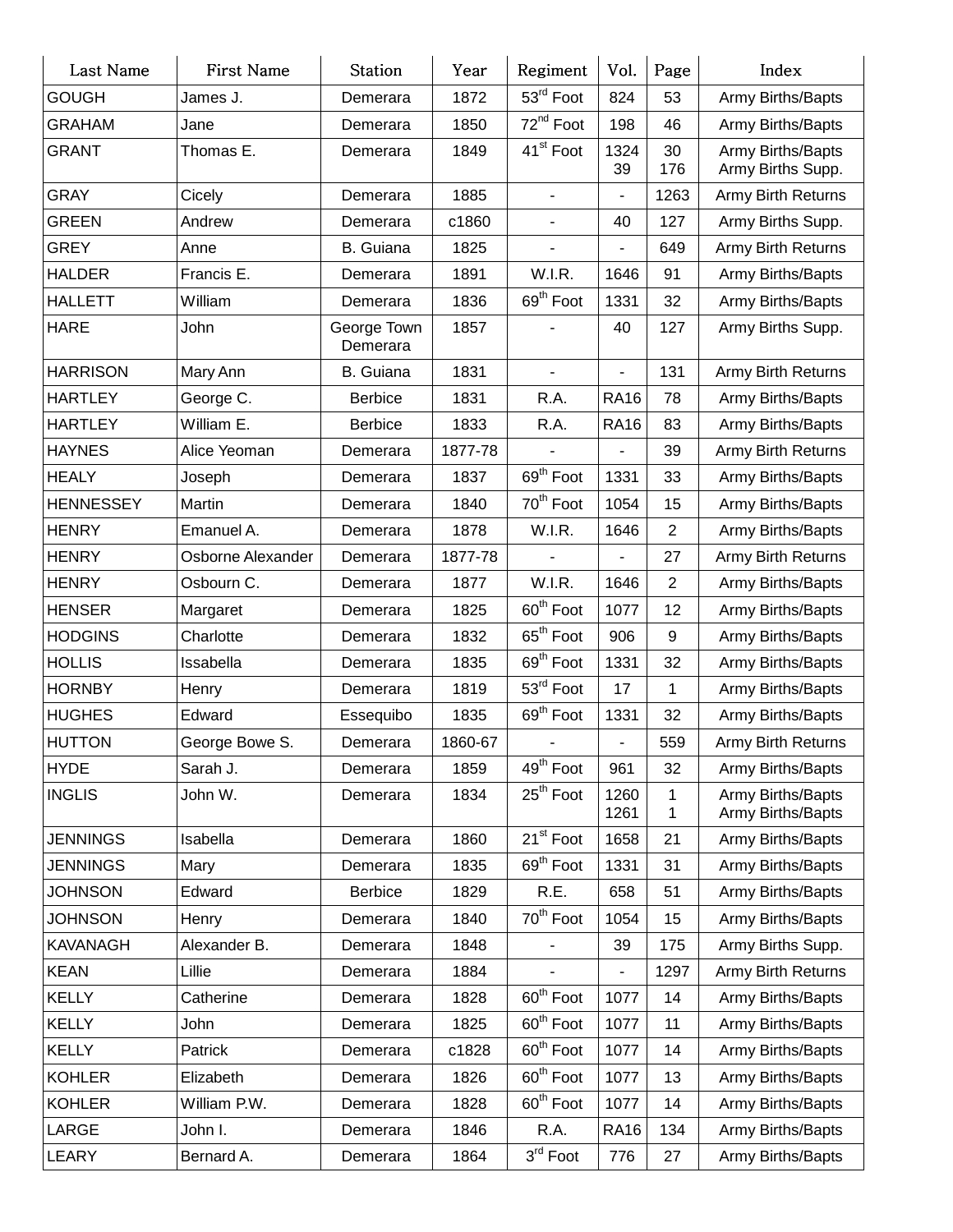| Last Name         | First Name              | Station                     | Year    | Regiment                 | Vol.                       | Page                     | Index                                                       |
|-------------------|-------------------------|-----------------------------|---------|--------------------------|----------------------------|--------------------------|-------------------------------------------------------------|
| <b>LOCK</b>       | Frederick W.            | <b>Berbice</b>              | 1826    | 60 <sup>th</sup> Foot    | 1077                       | 14                       | Army Births/Bapts                                           |
| <b>LOCK</b>       | Frederick W.W.          | Demerara                    | 1828    | 60 <sup>th</sup> Foot    | 1077                       | 28                       | Army Births/Bapts                                           |
| <b>LOCK</b>       | Isabella                | <b>Berbice</b>              | 1825    | 60 <sup>th</sup> Foot    | 1077                       | 11                       | Army Births/Bapts                                           |
| <b>LOGAN</b>      | George                  | Essequebo                   | 1833    |                          | 39                         | 166                      | Army Births Supp.                                           |
| <b>LOGAN</b>      | William                 | Demerara                    | 1839    |                          | 39                         | 168                      | Army Births Supp.                                           |
| <b>LONGSTAFF</b>  | Ann                     | Demerary                    | 1817    | $\overline{\phantom{a}}$ | <b>RA22</b>                | 29                       | Army Births Supp.                                           |
| <b>LONGSTAFF</b>  | Mary J.                 | Demerary                    | 1813    | $\blacksquare$           | <b>RA22</b>                | 29                       | Army Births Supp.                                           |
| <b>MAHON</b>      | <b>Beatrice Augusta</b> | Demerara                    | 1877-78 |                          |                            | 29                       | <b>Army Birth Returns</b>                                   |
| <b>MATHEWS</b>    | Henry M.                | Demerara                    | 1842    | 57 <sup>th</sup> Foot    | 20<br>1239                 | 60<br>1                  | Army Births/Bapts<br>Army Births/Bapts                      |
| <b>McARDLE</b>    | Margaret B.             | <b>B.</b> Guiana            | 1831    |                          |                            | 233                      | Army Birth Returns                                          |
| <b>McCABE</b>     | Ann E.                  | <b>Berbice</b>              | 1837    | 69 <sup>th</sup> Foot    | 1331                       | 34                       | Army Births/Bapts                                           |
| <b>McCANN</b>     | John                    | Demerara                    | 1864    | 21 <sup>st</sup> Foot    | 1272<br>1272<br>1658       | $\mathbf{1}$<br>21<br>38 | Army Births/Bapts<br>Army Births/Bapts<br>Army Births/Bapts |
| <b>McCOY</b>      | John W.G.               | Demerara                    | 1858    | 49 <sup>th</sup> Foot    | 961                        | 24                       | Army Births/Bapts                                           |
| <b>McCULLOUGH</b> | Elizabeth               | <b>B.</b> Guiana            | 1825    |                          |                            | 649                      | Army Birth Returns                                          |
| <b>McDONALD</b>   | Thomas C.               | Georgetown<br>Demerara      | 1850    |                          | 39                         | 184                      | Army Births Supp.                                           |
| <b>McGUIRE</b>    | John                    | Demerara                    | 1824    | 60 <sup>th</sup> Foot    | 1077                       | 10                       | Army Births/Bapts                                           |
| <b>McKAY</b>      | Christine               | Demerara                    | 1850    | 72 <sup>nd</sup> Foot    | 198                        | 46                       | Army Births/Bapts                                           |
| <b>McLOUGHLIN</b> | Catharine               | Demerara                    | 1836    | 69 <sup>th</sup> Foot    | 1331                       | 32                       | Army Births/Bapts                                           |
| <b>McNEIL</b>     | William                 | <b>Berbice</b>              | 1818    | R.A.                     | <b>RA16</b><br><b>RA16</b> | 21<br>21                 | Army Births/Bapts<br>Army Births Supp.                      |
| <b>McQUEEN</b>    | John                    | Demerara                    | 1840    | 70 <sup>th</sup> Foot    | 1054                       | 15                       | Army Births/Bapts                                           |
| <b>McVEY</b>      | Susan                   | B. Guiana                   | 1825    |                          |                            | 649                      | Army Birth Returns                                          |
| <b>McWIGGIN</b>   | Hugh                    | <b>Berbice</b>              | 1861    | 21 <sup>st</sup> Foot    | 1658                       | 21                       | Army Births/Bapts                                           |
| <b>MICHAEL</b>    | Logan N.                | Demerara                    | 1890    | W.I.R.                   | 1646                       | 85                       | Army Births/Bapts                                           |
| <b>MITCHELL</b>   | Robert                  | Demerara                    | 1860-67 |                          |                            | 559                      | <b>Army Birth Returns</b>                                   |
| <b>MONGAN</b>     | Ann E.                  | Demerara                    | 1835    | 69 <sup>th</sup> Foot    | 1331                       | 33                       | Army Births/Bapts                                           |
| <b>MONGUIR</b>    | Ann E.                  | Demerara                    | 1835    | 69 <sup>th</sup> Foot    | 1331                       | 33                       | Army Births/Bapts                                           |
| <b>MORSE</b>      | Thomas G.               | Demerara                    | 1816    | R.A.                     | <b>RA16</b><br><b>RA16</b> | 22<br>22                 | Army Births/Bapts<br>Army Births Supp.                      |
| <b>NEILL</b>      | George                  | Demerara                    | 1838    | 69t Foot                 | 1331                       | 34                       | Army Births/Bapts                                           |
| <b>NOWLAN</b>     | Bernard                 | Demerara                    | 1835    | 69 <sup>th</sup> Foot    | 1331                       | 33                       | Army Births/Bapts                                           |
| <b>O'CONNELL</b>  | William H.              | Demerara                    | 1864    | 66 <sup>th</sup> Foot    | 968                        | $\mathbf{3}$             | Army Births/Bapts                                           |
| <b>O'CONNELL</b>  | William H.              | Demerara                    | 1864    | 21 <sup>st</sup> Foot    | 1272                       | $\mathbf{1}$             | Army Births/Bapts                                           |
| <b>OLDFIELD</b>   | Ellen E.                | Demerara                    | c1860   |                          | 40                         | 127                      | Army Births Supp.                                           |
| <b>PARKER</b>     | Charles W.              | Demerara                    | 1850    | 72 <sup>nd</sup> Foot    | 198                        | 46                       | Army Births/Bapts                                           |
| <b>PARR</b>       | Emily                   | <b>Berbice</b>              | 1830    | 65 <sup>th</sup> Foot    | 906                        | 8                        | Army Births/Bapts                                           |
| <b>PAUL</b>       | Margaret                | <b>Berbice</b><br>B. Guiana | 1831    | 65 <sup>th</sup> Foot    | 906                        | 9<br>233                 | Army Births/Bapts<br>Army Birth Returns                     |
| <b>PAYTON</b>     | Emily                   | Demerara                    | 1836    | 69 <sup>th</sup> Foot    | 1331                       | 32                       | Army Births/Bapts                                           |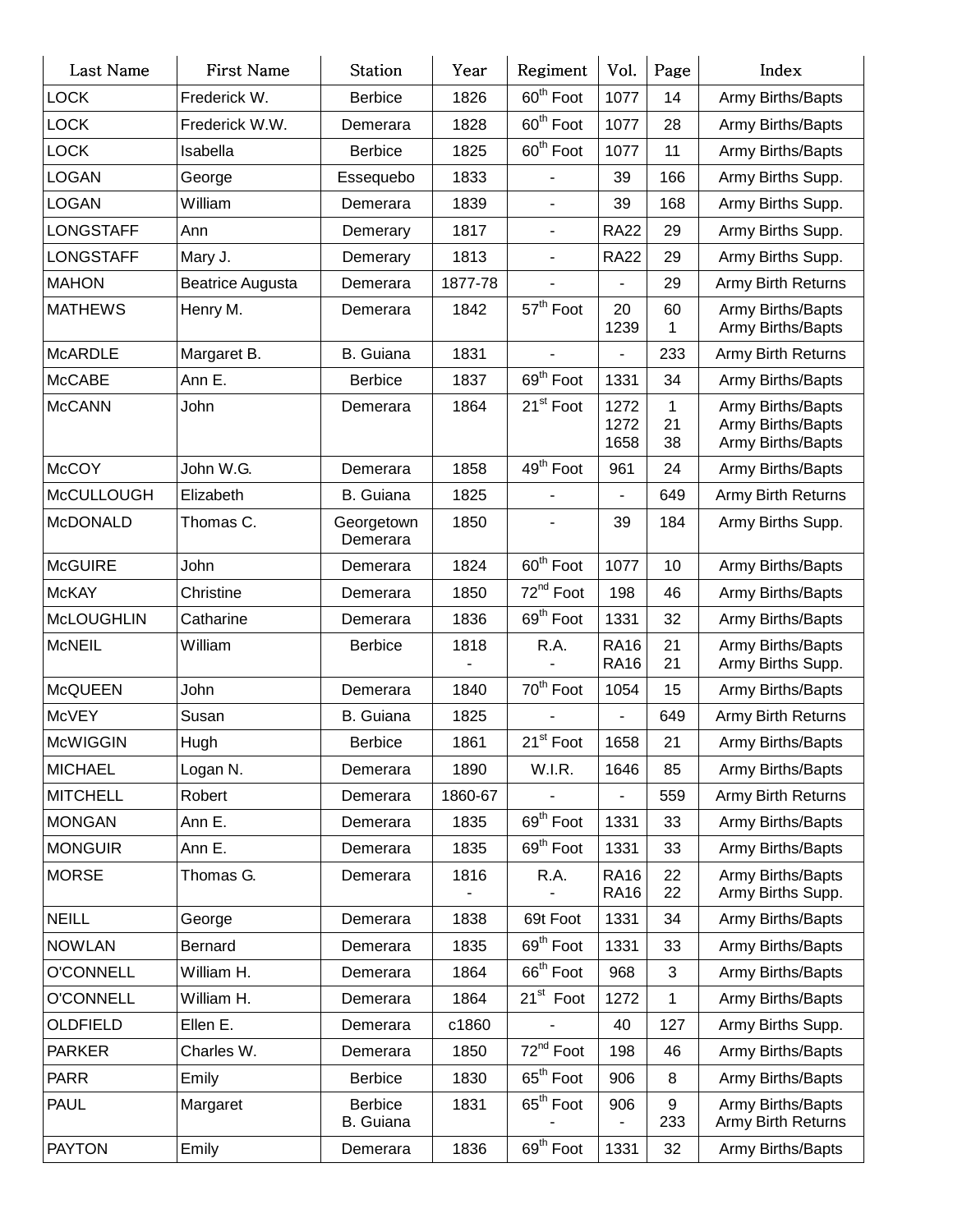| Last Name          | First Name               | <b>Station</b>          | Year    | Regiment                 | Vol.          | Page | Index              |
|--------------------|--------------------------|-------------------------|---------|--------------------------|---------------|------|--------------------|
| <b>PERCIVAL</b>    | Samuel                   | St Georges,<br>Demerara | 1850    |                          | 39            | 178  | Army Births Supp.  |
| <b>PHELAN</b>      | Mary                     | <b>Berbice</b>          | 1837    | 69 <sup>th</sup> Foot    | 1331          | 34   | Army Births/Bapts  |
| <b>POOLE</b>       | Robert                   | <b>Berbice</b>          | 1825    | 60 <sup>th</sup> Foot    | 1077          | 11   | Army Births/Bapts  |
| <b>PORTER</b>      | Thomas                   | Berbice W.I.            | 1819    | $\overline{\phantom{0}}$ | <b>RA22</b>   | 23   | Army Births Supp.  |
| <b>PRINCE</b>      | Virginia Aphelia L.      | Demerara                | 1877-78 |                          |               | 37   | Army Birth Returns |
| <b>RATCLIFFE</b>   | Ann                      | <b>Berbice</b>          | 1836    | R.A.                     | <b>RA16</b>   | 90   | Army Births/Bapts  |
| <b>READY</b>       | Ellen                    | Demerara                | 1860    | $3rd$ Foot               | 776           | 25   | Army Births/Bapts  |
| <b>READY</b>       | Ellen                    | Demerara                | 1860    | 21 <sup>st</sup> Foot    | 1658          | 22   | Army Births/Bapts  |
| <b>REVEREND</b>    | Charlotte A.             | <b>Berbice</b>          | 1824    | 60 <sup>th</sup> Foot    | 1077          | 9    | Army Births/Bapts  |
| <b>RICHARDS</b>    | Solomon Richard          | Demerara                | 1877-78 |                          |               | 35   | Army Birth Returns |
| <b>ROBINSON</b>    | Anne C.                  | <b>Berbice</b>          | 1824    | 60 <sup>th</sup> Foot    | 1077          | 9    | Army Births/Bapts  |
| <b>ROBINSON</b>    | Charles W.               | Demerara                | 1826    | 60 <sup>th</sup> Foot    | 1077          | 13   | Army Births/Bapts  |
| <b>ROBINSON</b>    | William                  | Demerary                | 1812    |                          | <b>RA22</b>   | 27   | Army Births Supp.  |
| <b>ROGERS</b>      | John W.                  | Demerara                | 1862    | 21 <sup>st</sup> Foot    | 1658          | 26   | Army Births/Bapts  |
| <b>ROONEY</b>      | Mary A.                  | <b>Berbice</b>          | 1825    | 60 <sup>th</sup> Foot    | 1077          | 10   | Army Births/Bapts  |
| <b>ROONEY</b>      | Susan                    | <b>Berbice</b>          | 1827    | 60 <sup>th</sup> Foot    | 1077          | 13   | Army Births/Bapts  |
| <b>SHIMMELFELD</b> | John                     | Demerara                | 1828    | 60 <sup>th</sup> Foot    | 1077          | 14   | Army Births/Bapts  |
| <b>SMART</b>       | <b>Charles Robert</b>    | <b>B.</b> Guiana        | 1831    |                          |               | 131  | Army Birth Returns |
| <b>SMITH</b>       | Edward B.                | Demerara                | 1898    | $3rd$ Foot               | 775           | 68   | Army Births/Bapts  |
| <b>SMITH</b>       | Elizabeth                | <b>B.</b> Guiana        | 1831    |                          | $\frac{1}{2}$ | 131  | Army Birth Returns |
| <b>SMITH</b>       | William                  | Demerara                | 1891    | 3rd Foot                 | 775           | 68   | Army Births/Bapts  |
| <b>SPALDING</b>    | Logan N.                 | Demerara                | 1890    | W.I.R.                   | 1646          | 85   | Army Births/Bapts  |
| <b>SPRINGER</b>    | Emily                    | <b>Berbice</b>          | 1827    | 60 <sup>th</sup> Foot    | 1077          | 15   | Army Births/Bapts  |
| <b>SQUIRES</b>     | Abraham<br>Theophilus T. | Demerara                | 1877-78 |                          |               | 33   | Army Birth Returns |
| <b>STANDER</b>     | Sarah                    | <b>Berbice</b>          | 1840    | 70 <sup>th</sup> Foot    | 1054          | 15   | Army Births/Bapts  |
| <b>STREETER</b>    | Sarah                    | Demerara                | 1849    |                          | 39            | 177  | Army Births Supp.  |
| <b>SUTTON</b>      | James                    | <b>Berbice</b>          | 1830    | 65 <sup>th</sup> Foot    | 906           | 9    | Army Births/Bapts  |
| TASKER             | Francis E.               | Demerara                | 1891    | W.I.R.                   | 1646          | 91   | Army Births/Bapts  |
| TINGEABLE          | Henry W.                 | Demerara                | 1825    | 65 <sup>th</sup> Foot    | 1077          | 10   | Army Births/Bapts  |
| TOWNSEND           | Eliza J.                 | Demerara                | 1865    | $3^{\text{rd}}$ Foot     | 776           | 29   | Army Births/Bapts  |
| <b>UTTON</b>       | James                    | Berbice W.I.            | 1831    | 100 <sup>th</sup> Foot   | 26            | 35   | Army Births/Bapts  |
| WAIT               | Eliza                    | Demerara                | 1850    |                          | 39            | 177  | Army Births Supp.  |
| <b>WALKER</b>      | Elizabeth                | Demerara,               | 1847    | $\overline{\phantom{a}}$ | 39            | 175  | Army Births Supp.  |
| <b>WALKER</b>      | Leonard                  | Demerara                | 1849    |                          | 39            | 177  | Army Births Supp.  |
| WALKER             | Thomas                   | Demerara                | 1836    | R.A.                     | <b>RA16</b>   | 88   | Army Births/Bapts  |
| <b>WALSH</b>       | Edward                   | Demerara                | 1823    | 60 <sup>th</sup> Foot    | 1077          | 15   | Army Births/Bapts  |
| <b>WALSH</b>       | John                     | Demerara                | 1826    | 60 <sup>th</sup> Foot    | 1077          | 12   | Army Births/Bapts  |
| WALSH              | Margret                  | Demerara                | 1829    | 60 <sup>th</sup> Foot    | 1077          | 15   | Army Births/Bapts  |
| <b>WARD</b>        | Catherine                | Demerara                | 1838    | 100 <sup>th</sup> Foot   | 26            | 45   | Army Births/Bapts  |